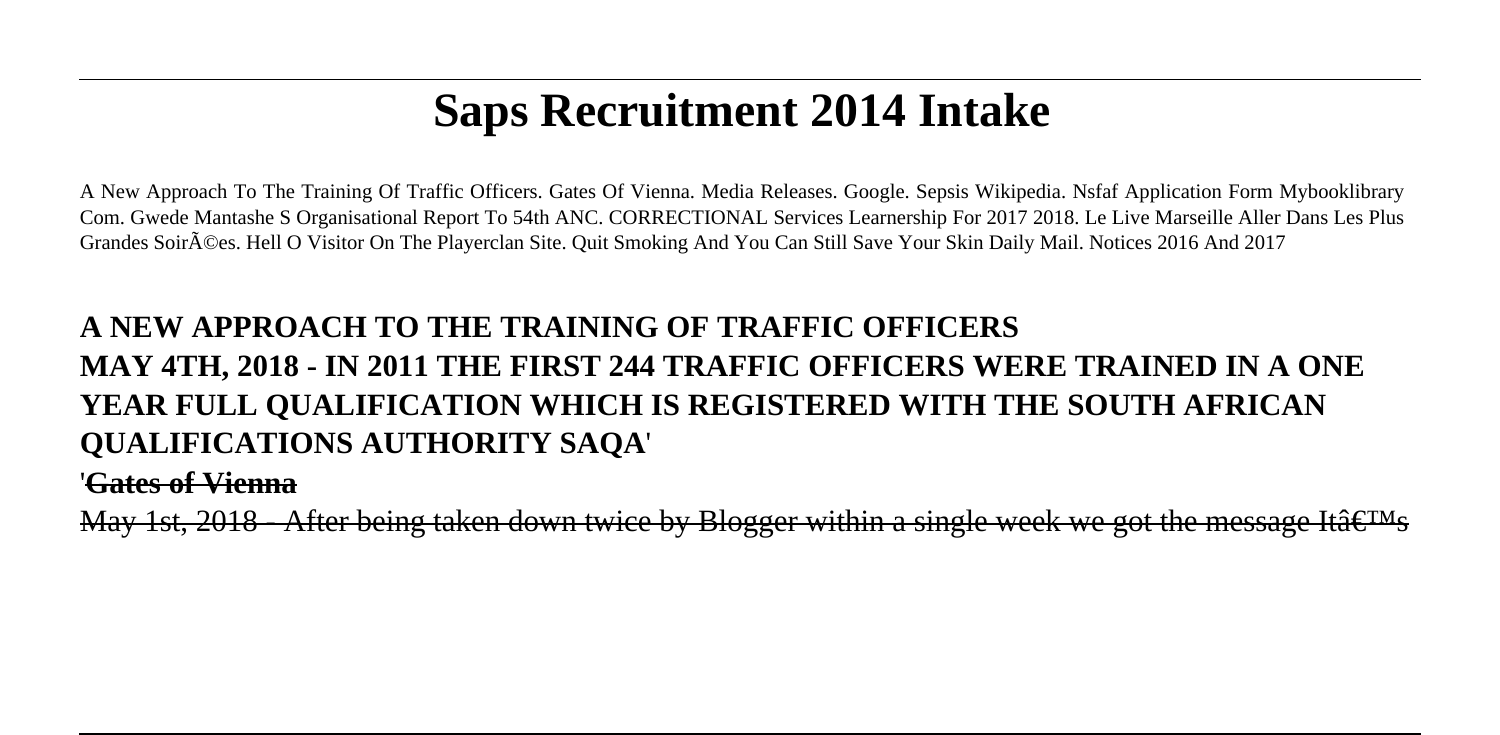#### Time To Go Gates of Vienna has moved to a new address'

#### '*Media Releases*

*May 4th, 2018 - city reassures residents there was no dumping of sewage into hennops river thu apr 12 2018*'

#### '**google**

may 4th, 2018 - search the world s information including webpages images videos and more google has many special features to help you find exactly what you re looking for'

#### '**Sepsis Wikipedia**

May 5th, 2018 - Sepsis is a life threatening condition that arises when the body s response to infection causes injury to its own tissues and organs Common signs and symptoms include fever increased heart rate increased breathing rate and confusion'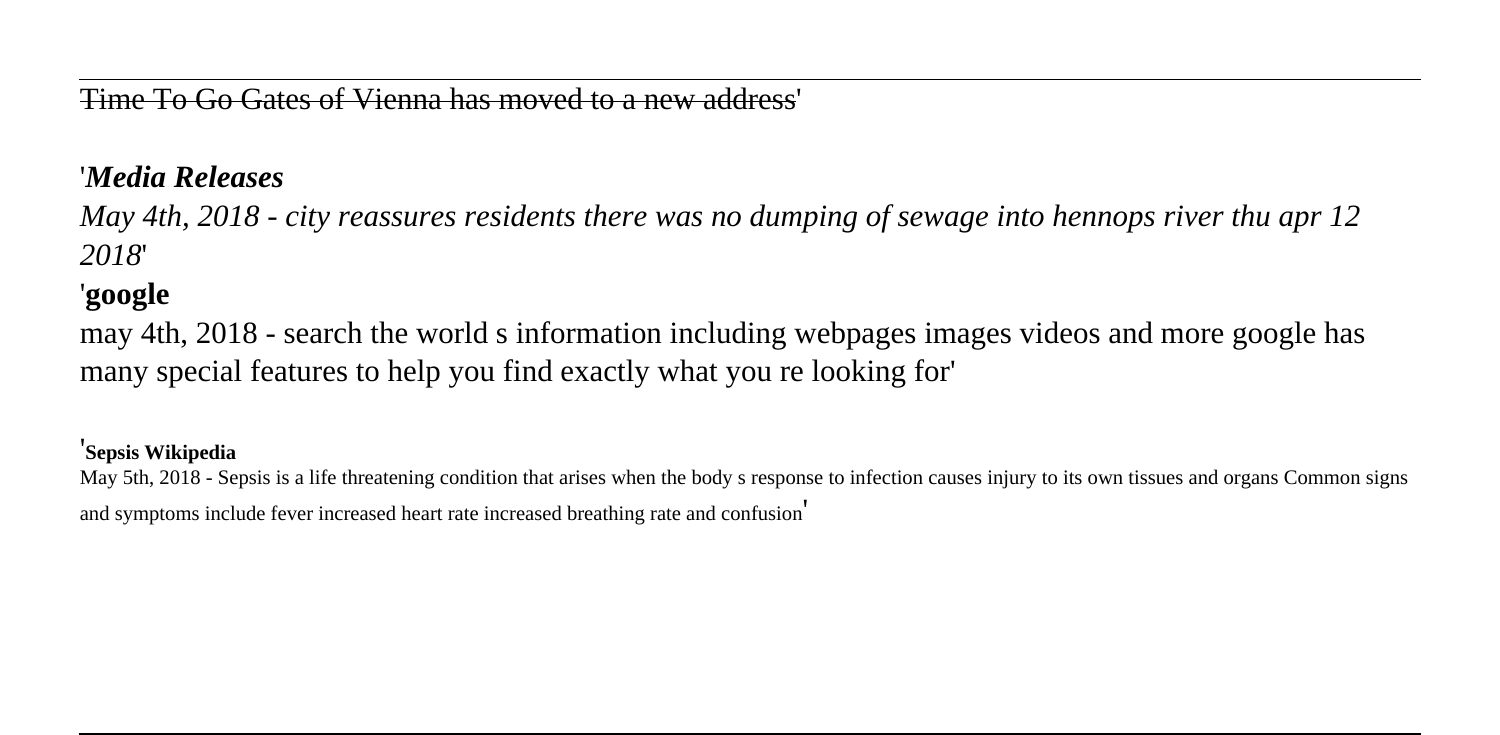#### '**NSFAF APPLICATION FORM MYBOOKLIBRARY COM**

MAY 6TH, 2018 - NSFAF APPLICATION FORM FREE PDF EBOOK DOWNLOAD NSFAF APPLICATION FORM DOWNLOAD OR READ ONLINE

EBOOK NSFAF APPLICATION FORM IN PDF FORMAT FROM THE BEST USER GUIDE DATABASE'

## '**GWEDE MANTASHE S ORGANISATIONAL REPORT TO 54TH ANC**

DECEMBER 18TH, 2017 - ORGANISATIONAL REPORT DELIVERED TO THE 54TH NATIONAL CONFERENCE NASREC GAUTENG  $\hat{a}\in$  16 DECEMBER 2017 BY ANC SECRETARY GENERAL GWEDE MANTASHE INTRODUCTION'

'*correctional services learnership for 2017 2018*

*may 1st, 2018 - correctional services learnership 2017 2018 download dcs department of correctional*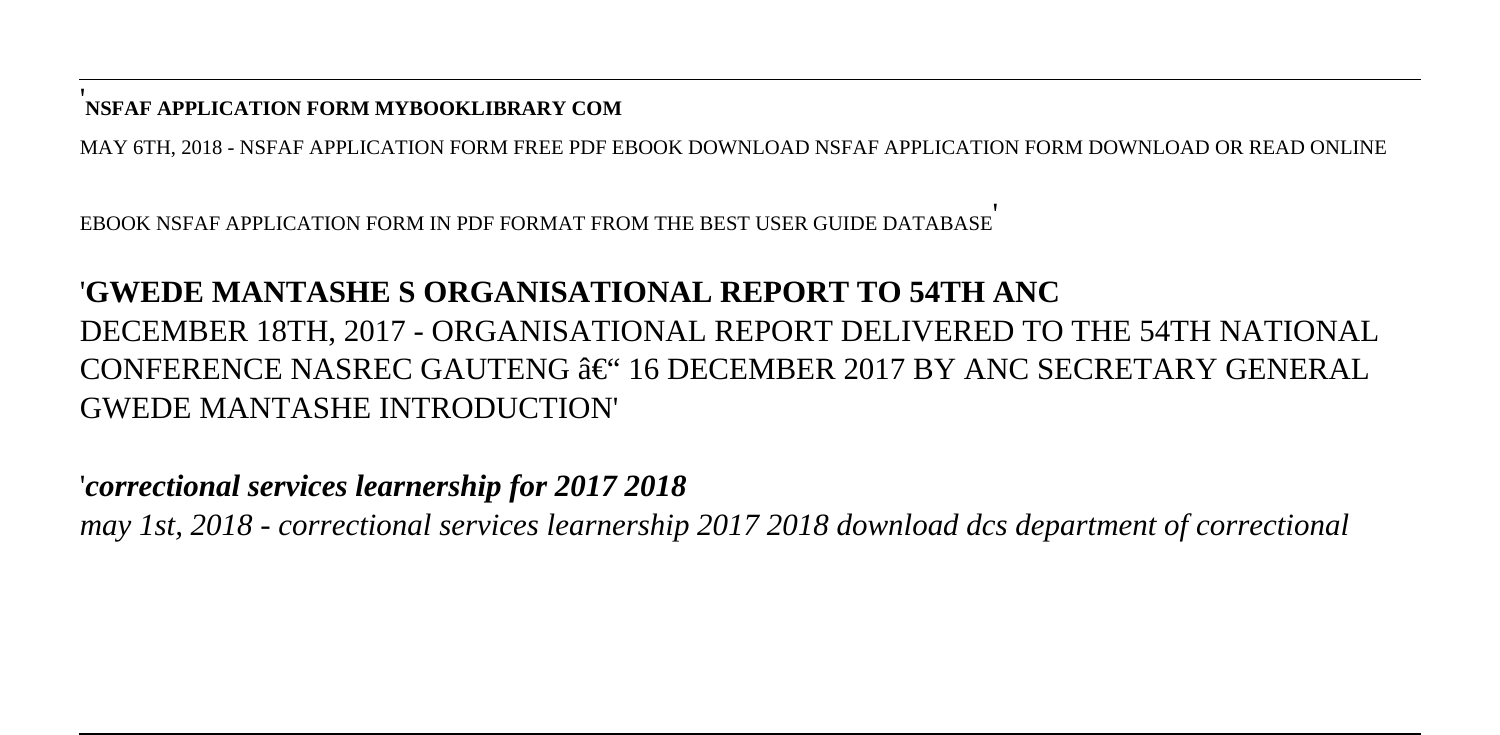*services learnership application form at this website click here*''**Le Live Marseille Aller Dans Les Plus Grandes Soirées** May 1st, 2018 - Retrouvez Toutes Les DiscothÂ<sup>-</sup>que Marseille Et Se Retrouver Dans Les Plus Grandes Soir©es En DiscothÂ<sup>-</sup>que Marseille<sup>"hell</sup> O Visitor **On The Playerclan Site**

May 2nd, 2018 - We Are The Original Player  $\hat{a}\in C'$  Clan We Are The Greates And We Rule And We Also Will Kick Your Stinking Ass If You Try To Fight Us That Is Bcuase We Rule We Got Started When I Decidet To Make A Clan That Was Yesterday We Dont Have Our Own Serva Right Now We Met On WON If

### We Want And You Can''**Quit smoking and you can still save your skin Daily Mail**

February 20th, 2011 - However the bad news for those who can t or won t give up such as devoted smoker Kate Moss is that the later you leave it the more irreversible the problems'

'**NOTICES 2016 AND 2017**

'

MAY 3RD, 2018 - SUPPLY CHAIN PERFORMANCE MANAGEMENT WILL BE EMBARKING ON A COMPREHENSIVE CONTRACTOR DEVELOPMENT TRAINING IN ALL THE SEVEN REGIONS FROM 27 MARCH 25 APRIL 2018'